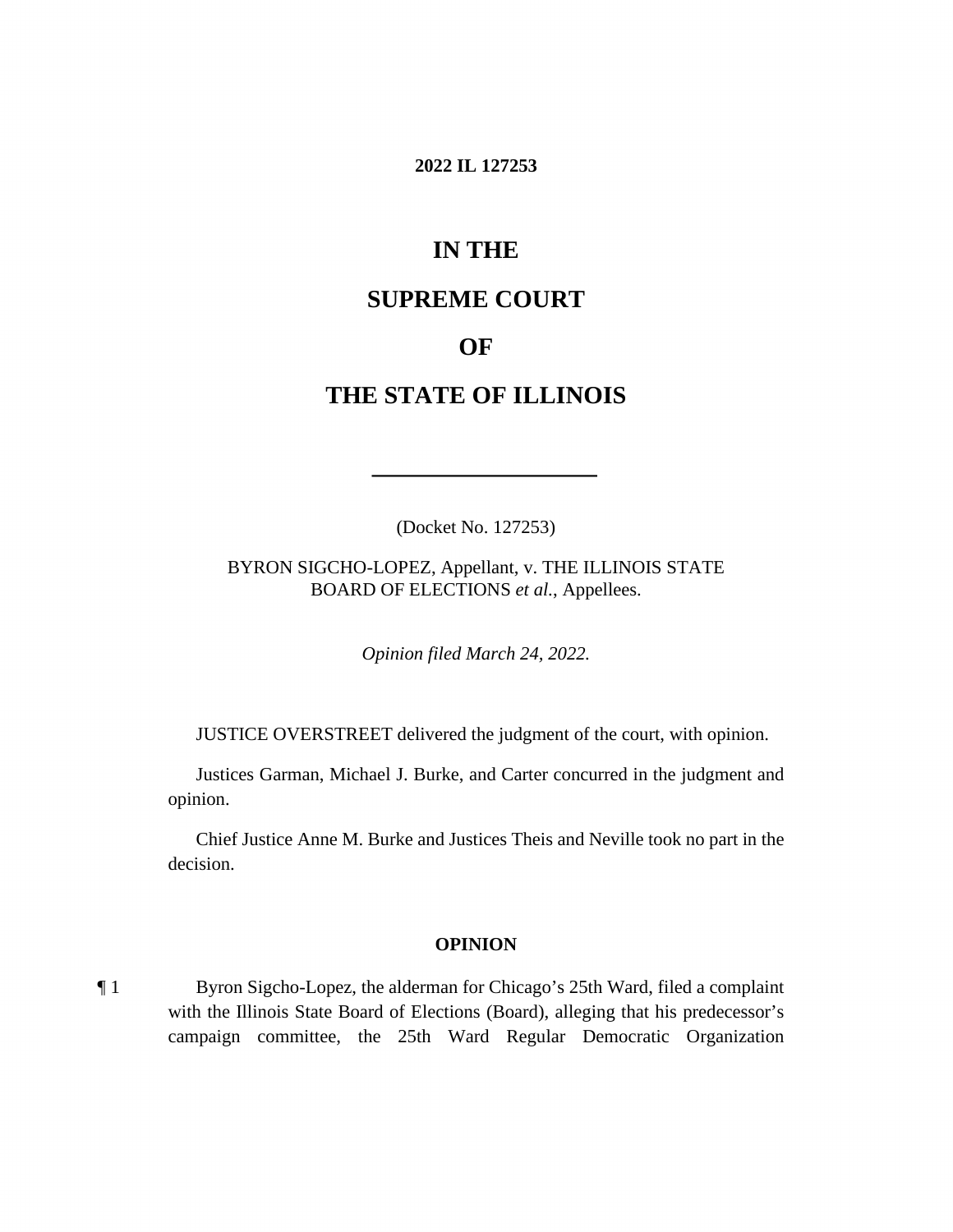(Committee), unlawfully paid personal legal fees from campaign funds. The Board dismissed Sigcho-Lopez's complaint, and Sigcho-Lopez filed for administrative review in the appellate court. On administrative review, the appellate court affirmed the Board's dismissal. 2021 IL App (1st) 200561. This court allowed Sigcho-Lopez's petition for leave to appeal (Ill. S. Ct. R. 315 (eff. Oct. 1, 2020)), and for reasons other than those set forth by the Board and the appellate court, we affirm the appellate court's judgment and the Board's dismissal.

#### ¶ 2 BACKGROUND

- ¶ 3 On July 20, 2000, the Committee (10 ILCS 5/9-1.9 (West 2000)) filed its statement of organization as required by section 9-3 of the Election Code (*id.* § 9- 3) in order to support the candidacy for public office of Sigcho-Lopez's predecessor, Daniel Solis. When the Committee registered with the Board, Solis was listed as its chairman, and Grace Perales was listed as its treasurer.
- ¶ 4 In succeeding Solis as alderman of Chicago's 25th Ward, Sigcho-Lopez was sworn into that office on May 20, 2019. Solis did not seek reelection to retain his aldermanic position in 2019 or his Democratic committeeman position in 2020, and the last time he ran for office was in 2016 when he ran for committeeman. As of February 19, 2020, at a hearing before the Board, the Committee remained active.
- ¶ 5 Beginning in June 2016, while serving as alderman and Democratic committeeman of Chicago's 25th Ward, Solis began cooperating with the Federal Bureau of Investigation (FBI) and the United States Department of Justice (DOJ) in their investigation of alleged political corruption by Illinois public officials. Acting at the direction of the FBI and DOJ, he recorded conversations with other Illinois public officials. The Committee states in its brief that Solis's assistance contributed to the indictment of at least one public official and other individuals on federal corruption charges and that his assistance is ongoing.
- ¶ 6 When the FBI requested Solis's assistance, he retained the law firm of Foley & Lardner LLP. On May 21, 2019, the Committee paid \$220,000 to Foley & Lardner LLP for legal fees the Committee states were related to Solis's cooperation with the FBI. On July 15, 2019, the Committee disclosed "legal fees" as an expenditure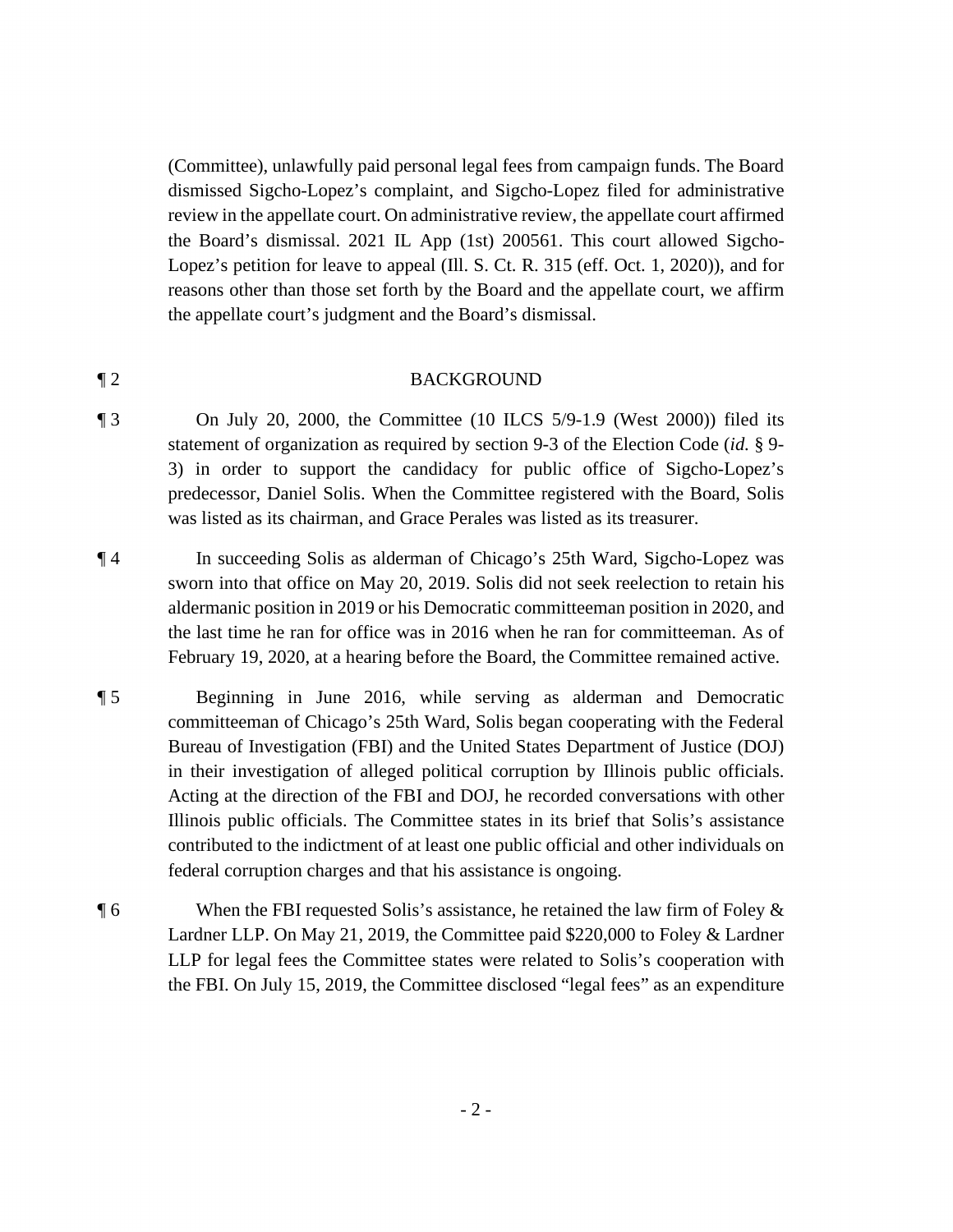in its quarterly report filed with the Board (10 ILCS 5/9-10(b) (West 2018)).

### ¶ 7 Board Proceedings

¶ 8 On October 17, 2019, Sigcho-Lopez filed a complaint with the Board alleging that "[t]he expenditure of May 21, 2019, in the amount of \$220,000, to the law firm of Foley & Lardner LLP for the criminal defense of Daniel Solis against federal allegations of corruption" violated campaign disclosure and regulation provisions of the Election Code (*id.* § 9-8.10(a)(3)). In the complaint, Sigcho-Lopez alleged that the \$220,000 payment by the Committee was "for a personal debt that [was] neither campaign-related nor for governmental or political purposes directly related to a candidate's or public official's duties and responsibilities." Sigcho-Lopez requested the Board to find that, by paying Solis's personal debt with campaign funds, the Committee had violated section 9-8.10(a)(3) of the Election Code (*id.*); to assess a \$220,000 civil penalty against the Committee for the amount paid to Foley & Lardner LLP; and to levy a \$500 fine on each of its officers, Solis and Perales, for knowingly making an expenditure in violation of section 9-8.10 of the Election Code (see *id.* § 9-8.10(b)).

¶ 9 On January 8, 2020, a closed preliminary hearing was held to determine whether the complaint had been filed on "justifiable grounds" such that the matter should proceed to a public hearing. See *id.* § 9-21. At the closed hearing before the Board's hearing officer, Sigcho-Lopez argued that, even if the use of campaign funds to pay for a politician's criminal defense constituted an "expenditure" as defined by section  $9-1.5(A)(1)$  of the Election Code (*id.* §  $9-1.5(A)(1)$ ) ("expenditure" is payment in connection with nomination for election, election, or retention of any person to or in public office)), it was nonetheless expressly prohibited as an expenditure for repayment of a personal debt pursuant to section 9-8.10(a)(3) of the Election Code (*id.* § 9-8.10(a)(3)).

¶ 10 The Committee countered that section 9-8.10(a) of the Election Code does not specifically prohibit the use of campaign money to pay for legal fees. See *id.* § 9- 8.10(a). The Committee also contended that Solis's cooperation with the FBI rendered the legal fees an appropriate campaign expenditure and not a personal debt prohibited by section  $9-8.10(a)(3)$  of the Election Code (*id.* §  $9-8.10(a)(3)$ ). According to the Committee, Solis's obligation to pay legal fees in relation to his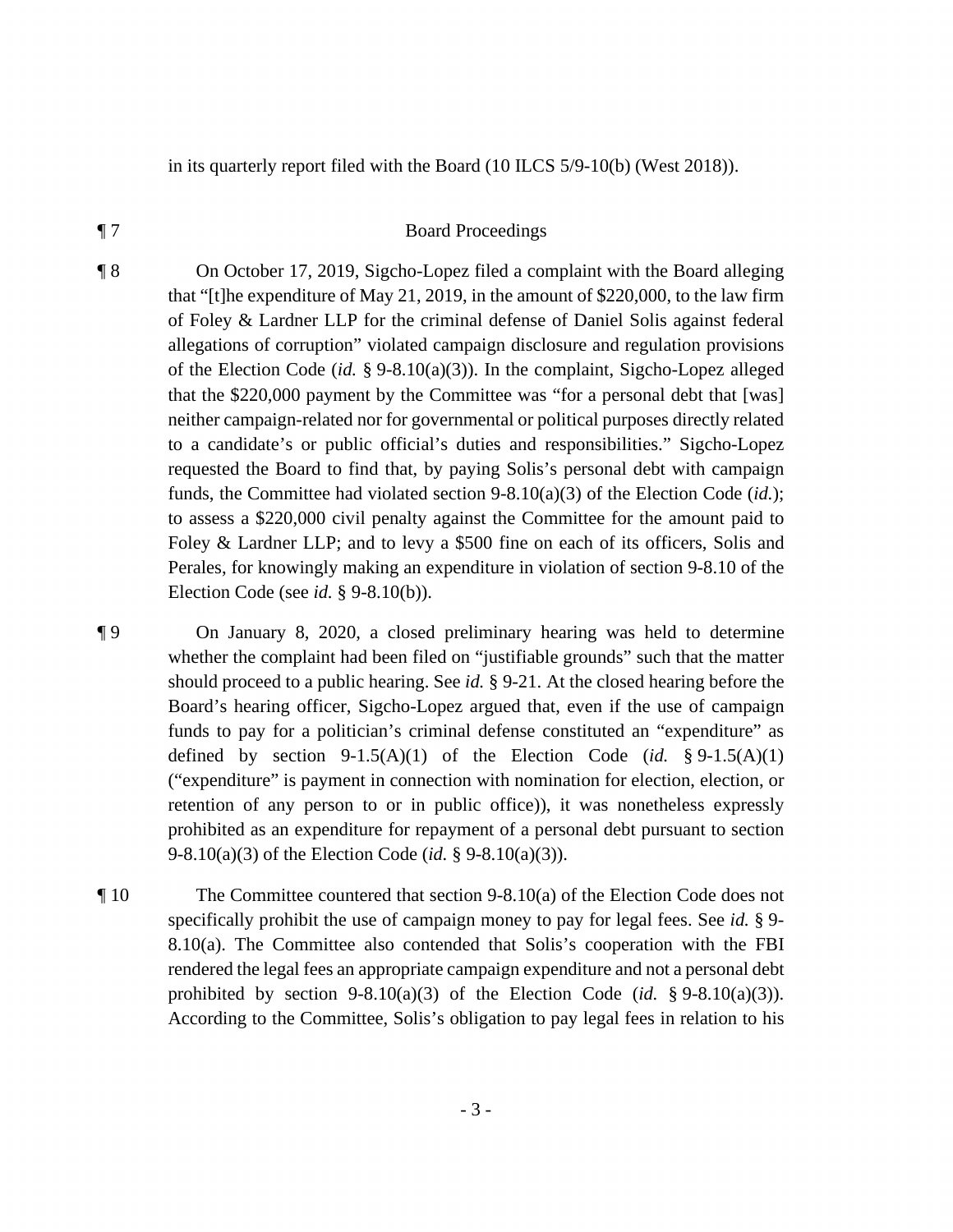cooperation with federal authorities would not have existed irrespective of Solis's responsibilities as Chicago alderman and chair of the city council's zoning committee, and thus, the legal fees were not personal in nature. The Committee asserted that the FBI would not have sought Solis's cooperation if he had not held the official positions that provided the opportunity to communicate with other officials in whom they were interested.

- ¶ 11 The Committee noted that Solis had not been indicted or charged with any crime but that he was cooperating with the federal government. The Committee contended that Solis acted as "an officeholder in connection with the performance of governmental and public service functions" by cooperating and acting on behalf of the federal government in his official capacity and, thus, the expense for legal fees was appropriate pursuant to section 9-8.10(c) of the Election Code (*id.* § 9-8.10(c)).
- ¶ 12 On January 14, 2020, following the closed hearing, the hearing officer filed his written report containing suggested findings of fact and recommendations. Addressing whether the payment for Solis's legal defense was an expenditure as defined by section 9-1.5(A)(1) of the Election Code (*id.* § 9-1.5(A)(1)), the hearing officer concluded that "money spent on defenses as presented in this case can be an acceptable use of campaign funds." The hearing officer further stated that "[m]ore importantly, since [section 9-8.10(a) of the Election Code] does not contain a specific prohibition against using campaign funds for legal expenses, \*\*\* these types of expenditures can be made."
- ¶ 13 Addressing whether the payment of legal fees was prohibited as a payment for satisfaction or repayment of a personal debt, the hearing officer found that the word "debt" in section  $9-8.10(a)(3)$  of the Election Code (*id.* §  $9-8.10(a)(3)$ ) refers only to a specific type of debt, *i.e.*, debt from personal loans, as identified in the subsection. Concluding that money spent on a legal defense is separate and different than debt related to personal loans, the hearing officer recommended that Sigcho-Lopez's complaint "be found not to have been filed on justifiable grounds and [that the] \*\*\* complaint be dismissed." On February 18, 2020, the Board's general counsel sent a memorandum to the Board in which he stated that he had reviewed the hearing officer's report and concurred with the recommendations contained therein.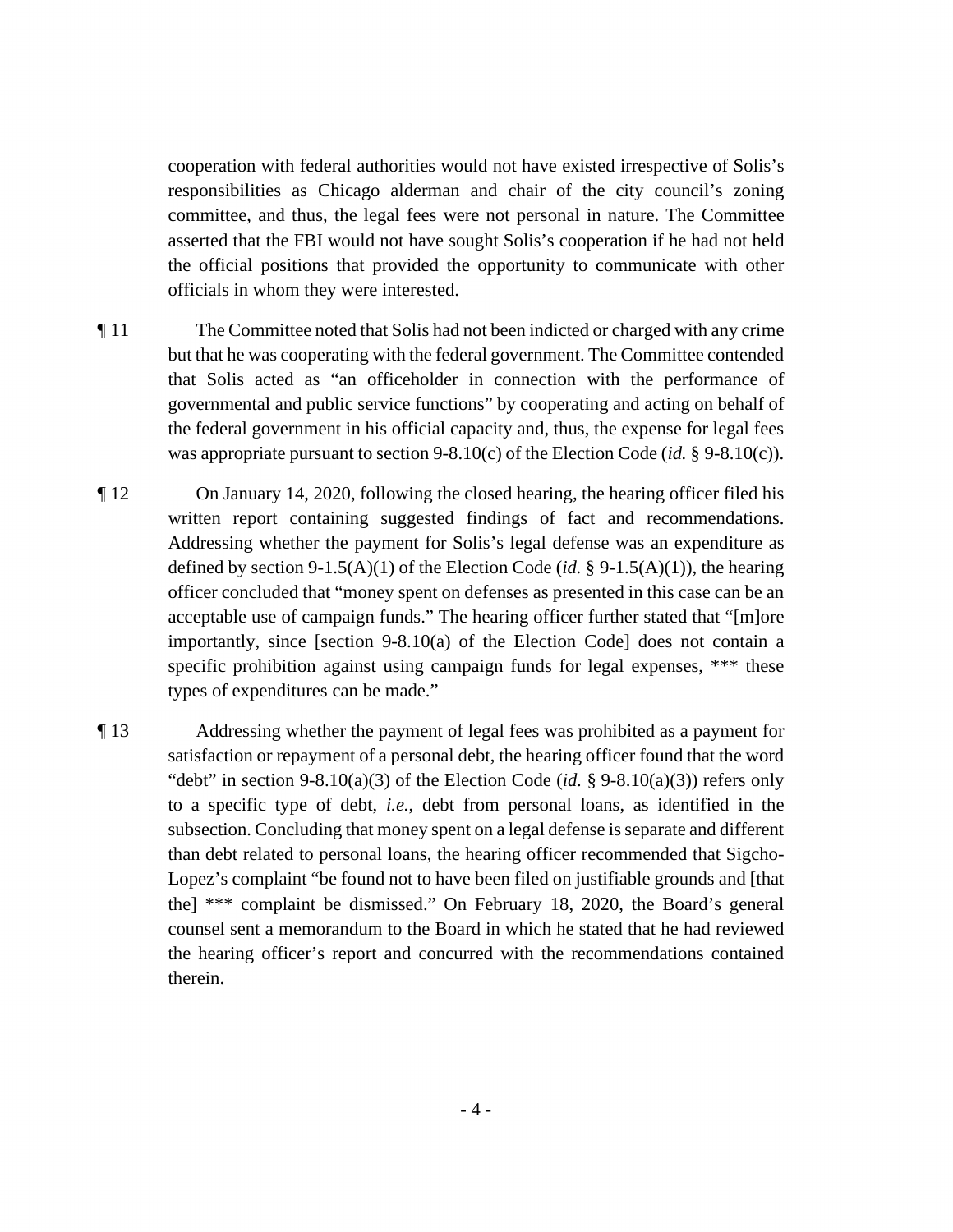- ¶ 14 On February 19, 2020, in the course of the Board's closed hearing, the Committee argued that the record revealed only that federal investigators directed Solis to wear a wire and take certain actions. The Committee asserted that nothing "is more of a public service function than [when] the FBI asks you to do something and you do it."
- ¶ 15 During the hearing, Board chair Charles W. Scholz asked acting general counsel Bernadette Matthews to confirm the Board policy on the expenditure of campaign funds for legal fees. Matthews responded that, although she had not previously dealt with a formal complaint, the payment of legal fees from campaign funds was questioned consistently and it was "just generally accepted as something that can be considered an expenditure." Matthews stated that two bills were before the General Assembly prohibiting the payment of legal fees from campaign funds to defend criminal charges. Board member William M. McGuffage stated that the expenditure of funds for a criminal defense was not prohibited under the Election Code because it was connected with Solis's position as a public official and related to his future candidacy. McGuffage believed that, although reprehensible, the payment of legal fees from campaign funds to defend criminal activity was not prohibited under the current legislation. Board member William R. Haine stated, "We don't have any authority to add to what the General Assembly says are the prohibited uses." Vice chair Ian Linnabary stated, "I find it absolutely reprehensible that a candidate can use [his] campaign fund to defer \*\*\* weekly expenses in association with criminal defense."
- ¶ 16 The Board nevertheless adopted the recommendation of the general counsel and hearing officer and found that the complaint was not filed on justifiable grounds. On March 19, 2020, after ratifying its decision, the Board issued its written final order adopting the recommendations of its general counsel and the hearing officer and dismissed Sigcho-Lopez's complaint.
- ¶ 17 Appellate Court Proceedings
- ¶ 18 On March 25, 2020, Sigcho-Lopez filed a petition for administrative review of the Board's final order to the appellate court. *Id.* § 9-22. On April 9, 2021, the Appellate Court, First District, affirmed the Board's dismissal on administrative review. 2021 IL App (1st) 200561. The appellate court addressed, *inter alia*,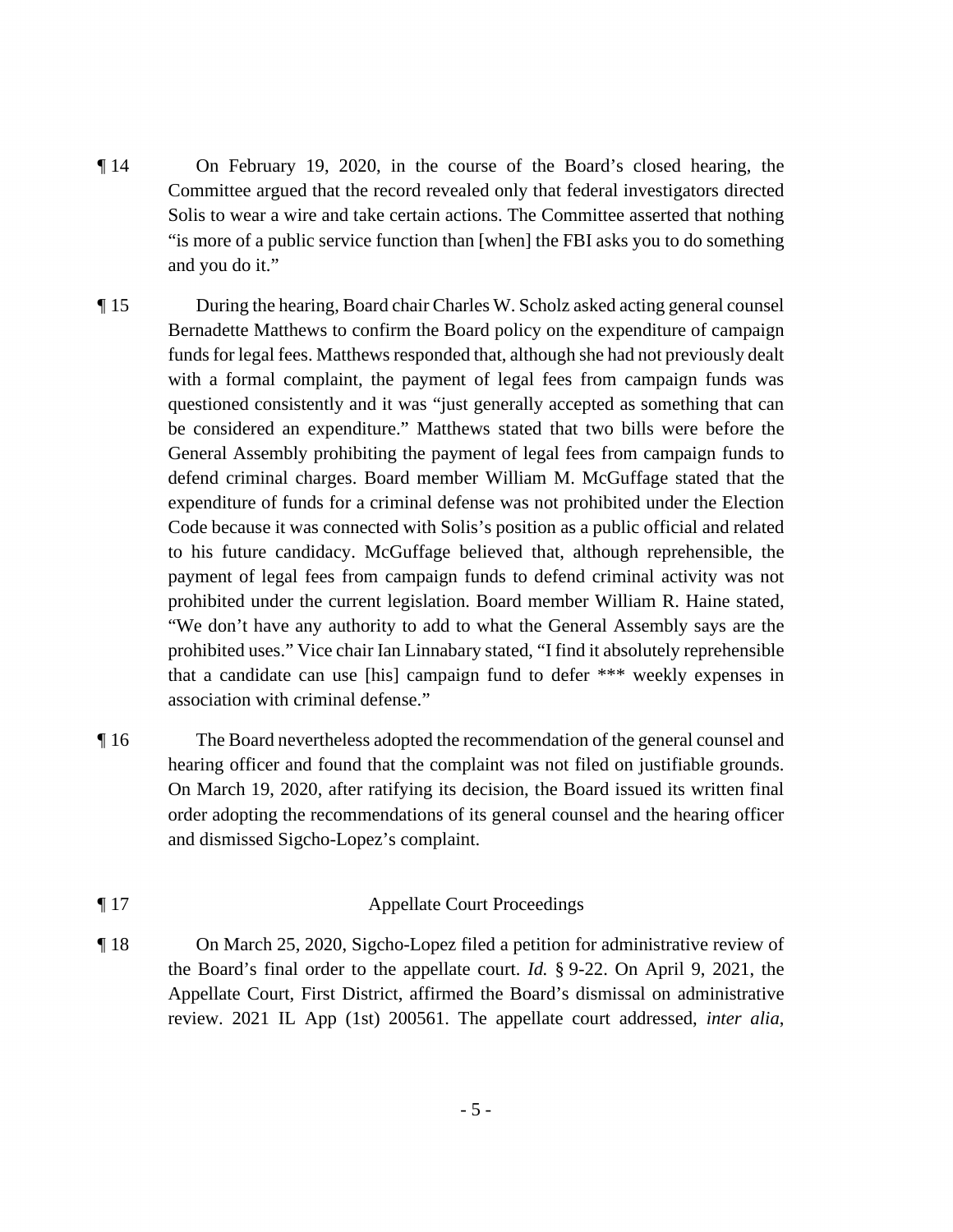Sigcho-Lopez's argument that the Committee's payment of Solis's legal fees constituted a prohibited expenditure under section 9-8.10(a) of the Election Code. *Id.*  $\parallel$  16. The appellate court noted that legal fees were not specifically included in section 9-8.10(a)'s list of 11 categories of expenditures that political committees were prohibited from paying from campaign funds. *Id.* The appellate court agreed with the Committee that the enumeration of exceptions in a statute is considered to be an exclusion of all other exceptions and, thus, the payment of legal fees by a political committee was not a *per se* prohibited expenditure. *Id.*

¶ 19 The appellate court then addressed whether the Committee's payment of Solis's legal fees was a prohibited expenditure under any of the enumerated categories set forth in section 9-8.10(a) of the Election Code. *Id.* ¶ 17. Specifically, the appellate court addressed the category of expenditures set forth in section 9-8.10(a)(3), noting that, "[c]onstrued literally, section 9-8.10(a)(3) appears to prohibit the satisfaction or repayment of all debts of every name and nature except those specifically exempted." *Id.* ¶ 18. Accordingly, the appellate court held that the language of section 9-8.10(a)(3) of the Election Code does not limit its proscription to the payment of personal loans, as the hearing officer had found. *Id.* ¶ 20. The appellate court noted that the second sentence of subsection  $(a)(3)$  of section 9-8.10 specifically prohibits the use of campaign funds to repay "personal loans" and would be rendered superfluous if the hearing officer's interpretation that the prohibition contained in the first sentence of subsection (a)(3) against a political committee's expenditure of funds in satisfaction or repayment of "any debts" refers only to the satisfaction or repayment of personal loans. *Id.* ¶ 22.

¶ 20 The appellate court further considered section 9-8.10(c) of the Election Code, which provides that "[n]othing in this Section prohibits the expenditure of funds of a political committee controlled by an officeholder or by a candidate to defray the customary and reasonable expenses of an officeholder in connection with the performance of governmental and public service functions" (10 ILCS 5/9-8.10(c) (West 2018)). 2021 IL App (1st) 200561, ¶ 21. The appellate court held that "[g]iving effect to both section  $9-8.10(a)(3)$  and section  $9-8.10(c)$ " leads to the conclusion that the prohibited "debt" in section  $9-8.10(a)(3)$  refers to debt of a personal nature that does not defray the customary and reasonable expenses of an officeholder in connection with the performance of governmental and public service functions. *Id.*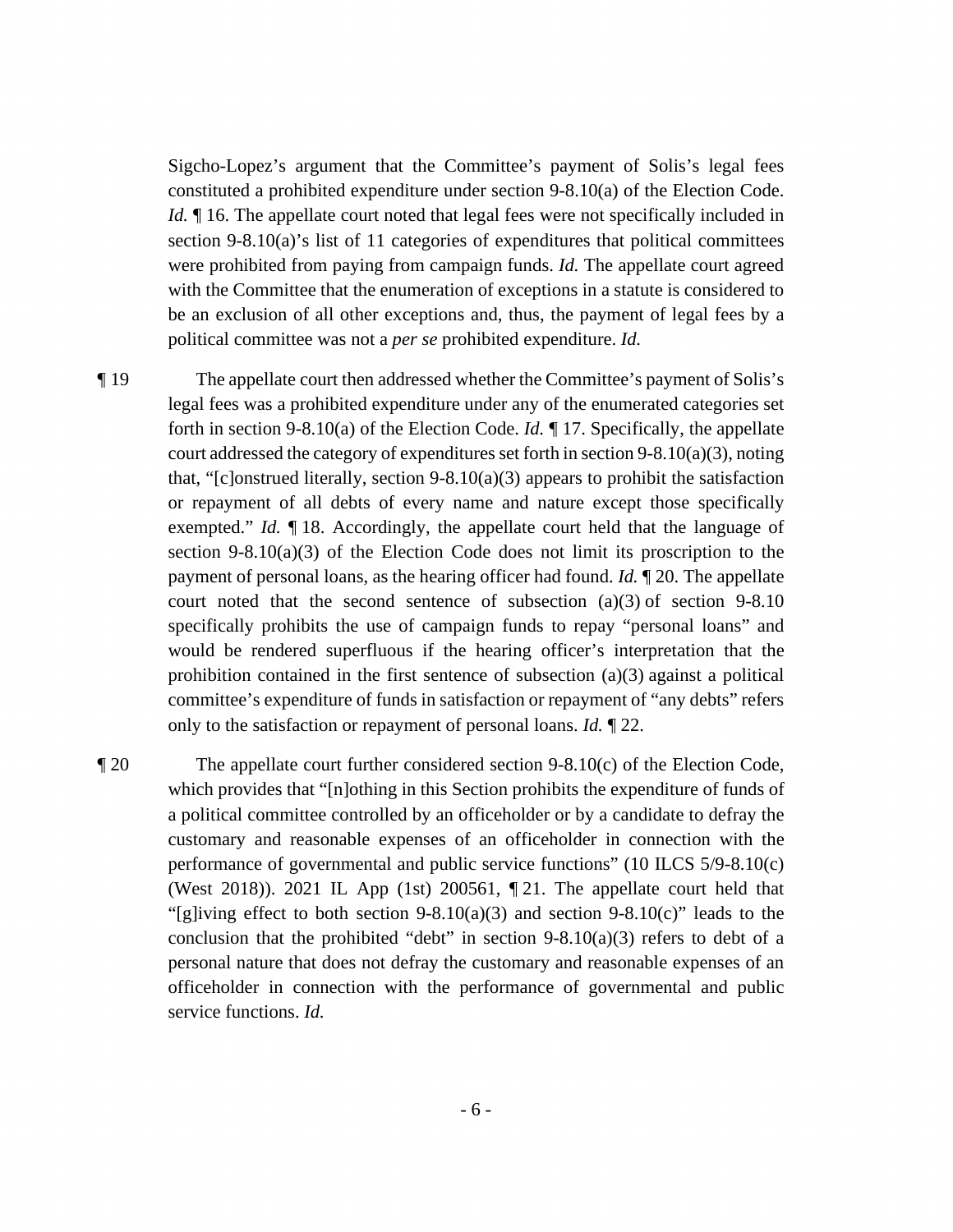- ¶ 21 To determine if debt is personal, the appellate court adopted the federal "irrespective test" set forth in the Federal Election Campaign Act (52 U.S.C. § 30114(b)(2) (2018) ("a contribution or donation shall be considered to be converted to personal use if the contribution or amount is used to fulfill any commitment, obligation, or expense of a person that would exist irrespective of the candidate's election campaign or individual's duties as a holder of [f]ederal office")). 2021 IL App (1st) 200561, ¶ 25. The appellate court held that because "[a]llegations of misconduct in the discharge of an officeholder's official duties would not exist independent of the individual's status as an elected official," "[t]he payment of legal fees incurred in defense of such allegations by a political committee can, therefore, qualify as an expenditure to defray a reasonable expense of an officeholder in connection with the performance of a governmental function as permitted pursuant to section 9-8.10(c) of the campaign disclosure statute." *Id.*  $\P$  27.
- ¶ 22 Thus, the appellate court concluded that "the dismissal of Sigcho-Lopez's complaint and the findings of the hearing officer supporting that dismissal \*\*\* [were] not clearly erroneous, and as a consequence, \*\*\* affirm[ed] the Board's final order, dismissing Sigcho-Lopez's complaint." *Id.* ¶ 31. On September 29, 2021, this court allowed Sigcho-Lopez's petition for leave to appeal. Ill. S. Ct. 315 (eff. Oct. 1, 2020).

#### ¶ 23 ANALYSIS

- ¶ 24 "Pursuant to article III, section 5, of the Illinois Constitution of 1970, the Board has general supervision of Illinois's election laws." *Cooke v. Illinois State Board of Elections*, 2021 IL 125386, ¶ 48. Any person may file a verified complaint with the Board alleging a campaign finance violation under the Election Code. 10 ILCS 5/9- 20 (West 2018). Upon receipt of the complaint, the Board must hold a closed preliminary hearing to determine whether the complaint appears to have been filed on justifiable grounds, and the Board "shall dismiss the complaint without further hearing" if it "fails to determine that the complaint has been filed on justifiable grounds." *Id.* § 9-21.
- ¶ 25 The purpose of a closed preliminary hearing is to elicit evidence on whether the complaint was filed on justifiable grounds and has some basis in fact and law. 26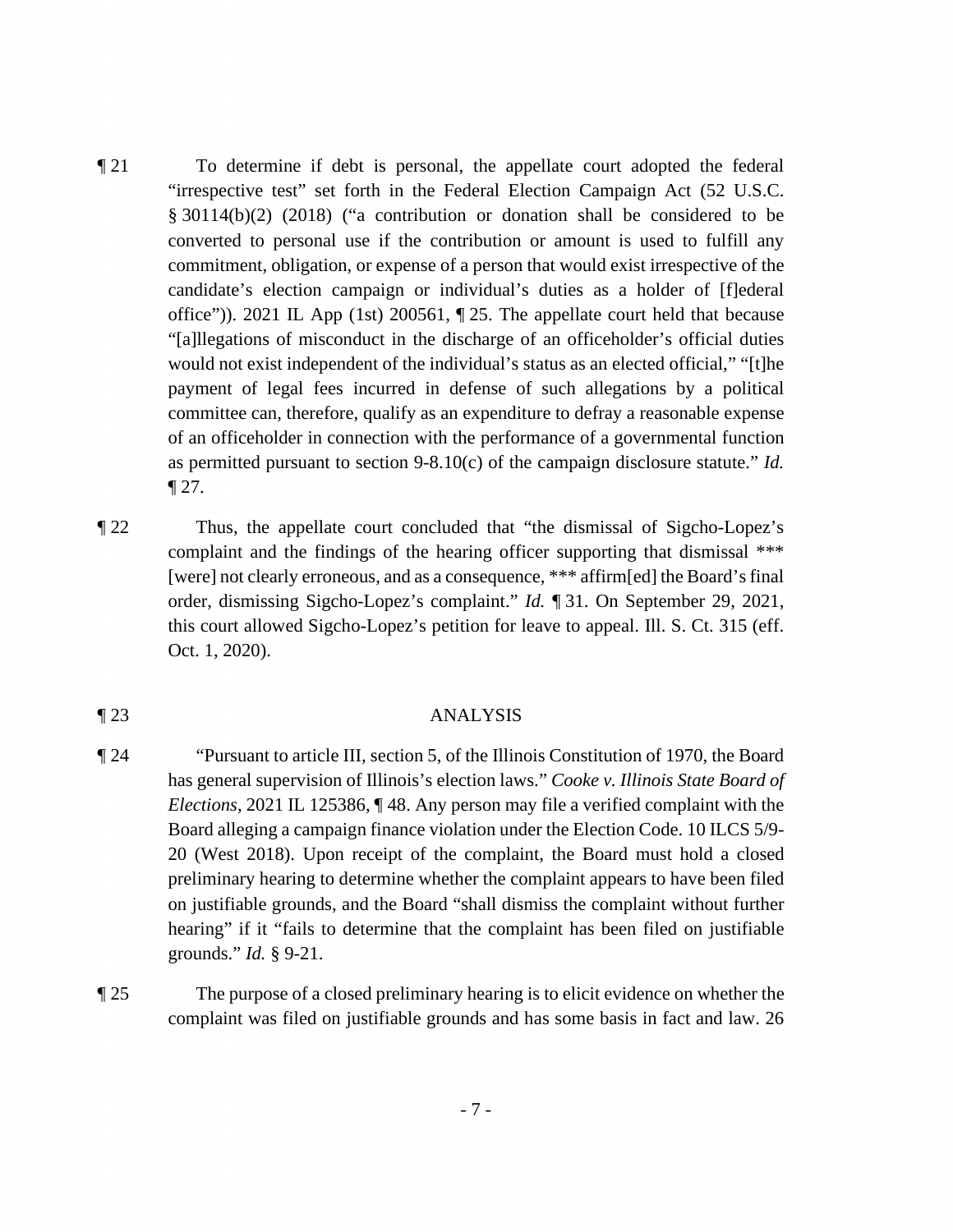Ill. Adm. Code 125.252 (2018). The complainant bears the burden of introducing sufficient evidence or information for the Board to conclude that the complaint has been filed on justifiable grounds. 26 Ill. Adm. Code  $125.252(c)(4)$  (2018). The justifiable grounds standard focuses on the factual and legal sufficiency of the complaint, and "[t]he essential inquiry is whether the complaint is factually and legally justified." *Cook County Republican Party v. Illinois State Board of Elections*, 232 Ill. 2d 231, 245 (2009).

¶ 26 Any party adversely affected by a judgment of the Board may obtain judicial review directly in the appellate court for the district in which the cause of action arose, and such judicial review shall be governed by the provisions of the Administrative Review Law (735 ILCS 5/3-101 *et seq.* (West 2018)) and its accompanying rules. 10 ILCS 5/9-22 (West 2018). The determination of whether a complaint has been filed on justifiable grounds presents a mixed question of fact and law and is reviewed for clear error. *Cook County Republican Party*, 232 Ill. 2d at 245. The Board's decision will be deemed clearly erroneous where the record leaves the reviewing court with the definite and firm conviction that the Board committed a mistake. *Cinkus v. Village of Stickney Municipal Officers Electoral Board*, 228 Ill. 2d 200, 211 (2008).

¶ 27 "Although this case is before this court following review in the appellate court, we are reviewing the Board's decision and not that of the appellate court." *Cooke*, 2021 IL 125386, ¶ 48. Before addressing the Board's application of the relevant statutory provisions to the established facts, we must interpret the relevant statutory provisions. *Id.* ¶ 51. "When determining how the Election Code should be construed, we employ the same basic principles of statutory construction applicable to statutes generally." *Jackson-Hicks v. East St. Louis Board of Election Commissioners*, 2015 IL 118929, ¶ 21. The primary objective of statutory construction is to ascertain and give effect to the legislature's intent, and the most reliable indicator of legislative intent is the language of the statute, given its plain and ordinary meaning. *Maksym v. Board of Election Commissioners*, 242 Ill. 2d 303, 318 (2011); *County of Du Page v. Illinois Labor Relations Board*, 231 Ill. 2d 593, 603-04 (2008). Where the statutory language is clear and unambiguous, we will enforce it as written and will not read into it exceptions, conditions, or limitations that the legislature did not express. *In re Christopher K.*, 217 Ill. 2d 348, 364 (2005).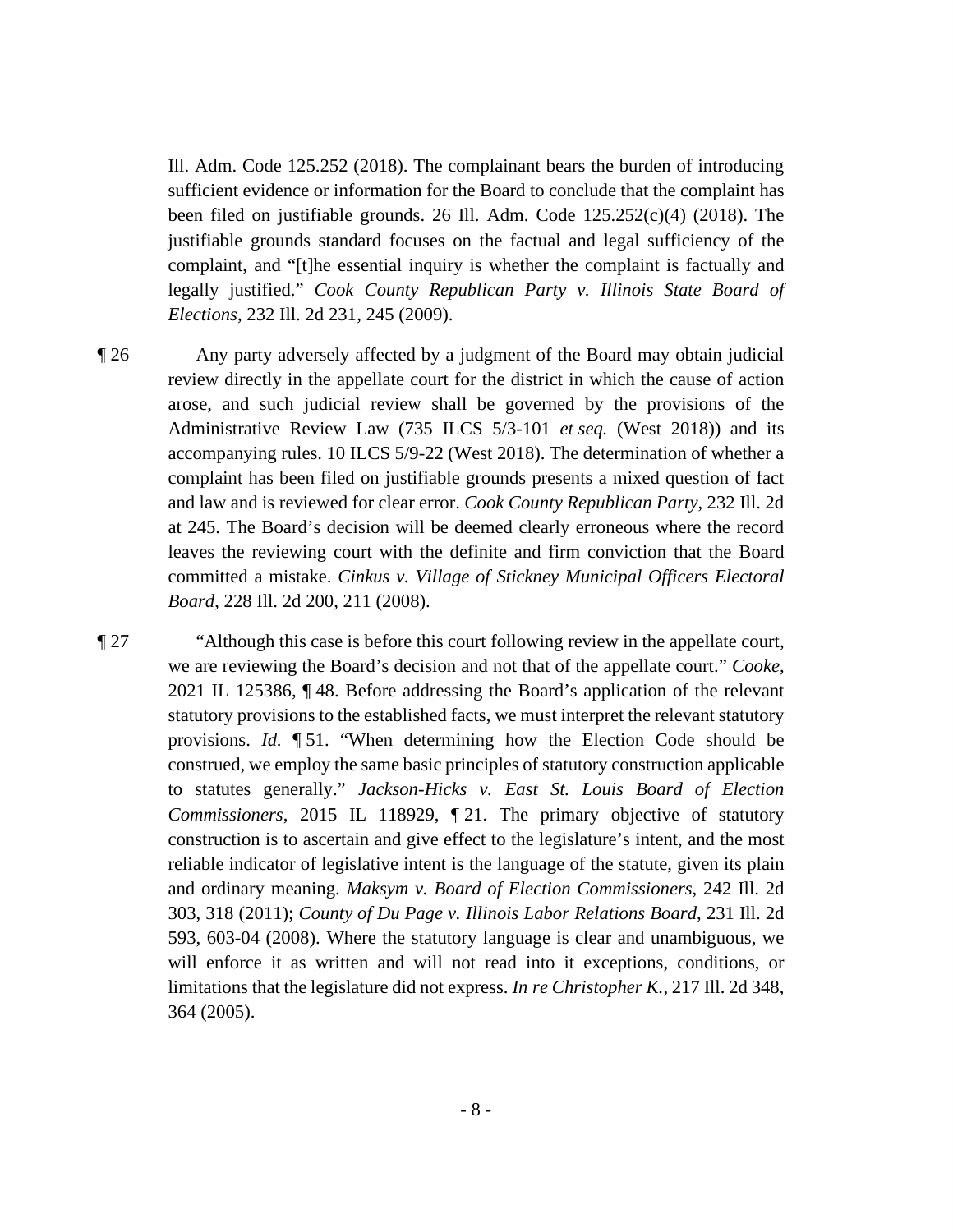- ¶ 28 In construing a statute, a court must not focus exclusively on a single sentence or phrase but must view the statute as a whole, construing words and phrases in light of other relevant statutory provisions and not in isolation. *Standard Mutual Insurance Co. v. Lay*, 2013 IL 114617,  $\mathbb{I}$  26. "Each word, clause, J and sentence of a statute must be given a reasonable meaning, if possible, and should not be rendered superfluous." *Id.* In addition to the statutory language, the court may consider the reason for the law, the problems sought to be remedied, the purposes to be achieved, and the consequences of construing the statute one way or another. *County of Du Page*, 231 Ill. 2d at 604. Also, a court presumes that the legislature did not intend absurd, inconvenient, or unjust results. *Bank of New York Mellon v. Laskowski*, 2018 IL 121995, ¶ 12.
- ¶ 29 "We \*\*\* keep in mind the subject addressed by the statute and the legislature's apparent intent in enacting it," and the legislature's intent in enacting the campaign disclosure and regulation provisions of the Election Code is " 'to preserve the integrity of the electoral process by requiring full public disclosure of the sources and amounts of campaign contributions and expenditures.' " *Cooke*, 2021 IL 125386, ¶ 52 (quoting *Sorock v. Illinois State Board of Elections*, 2012 IL App (1st) 112740, ¶ 2). Article 9 of the Election Code governs the disclosure and regulation of campaign contributions and expenditures. 10 ILCS 5/art. 9 (West 2018). Section 9-1.5(A)(1) of the Election Code defines "expenditure" to mean, *inter alia*:

"(1) a payment, distribution, purchase, loan, advance, deposit, gift of money, or anything of value, in connection with the nomination for election, election, or retention of any person to or in public office or in connection with any question of public policy." *Id.* § 9-1.5(A)(1).

¶ 30 Thus, an expenditure, which a Committee pays from campaign funds and discloses pursuant to the Election Code (*id.* § 9-10), must be a payment "in connection with the nomination for election, election, or retention of any person"  $(id. § 9-1.5(A)(1))$ . The Board was therefore tasked with, among other things, determining whether the Committee's payment of Solis's legal fees was in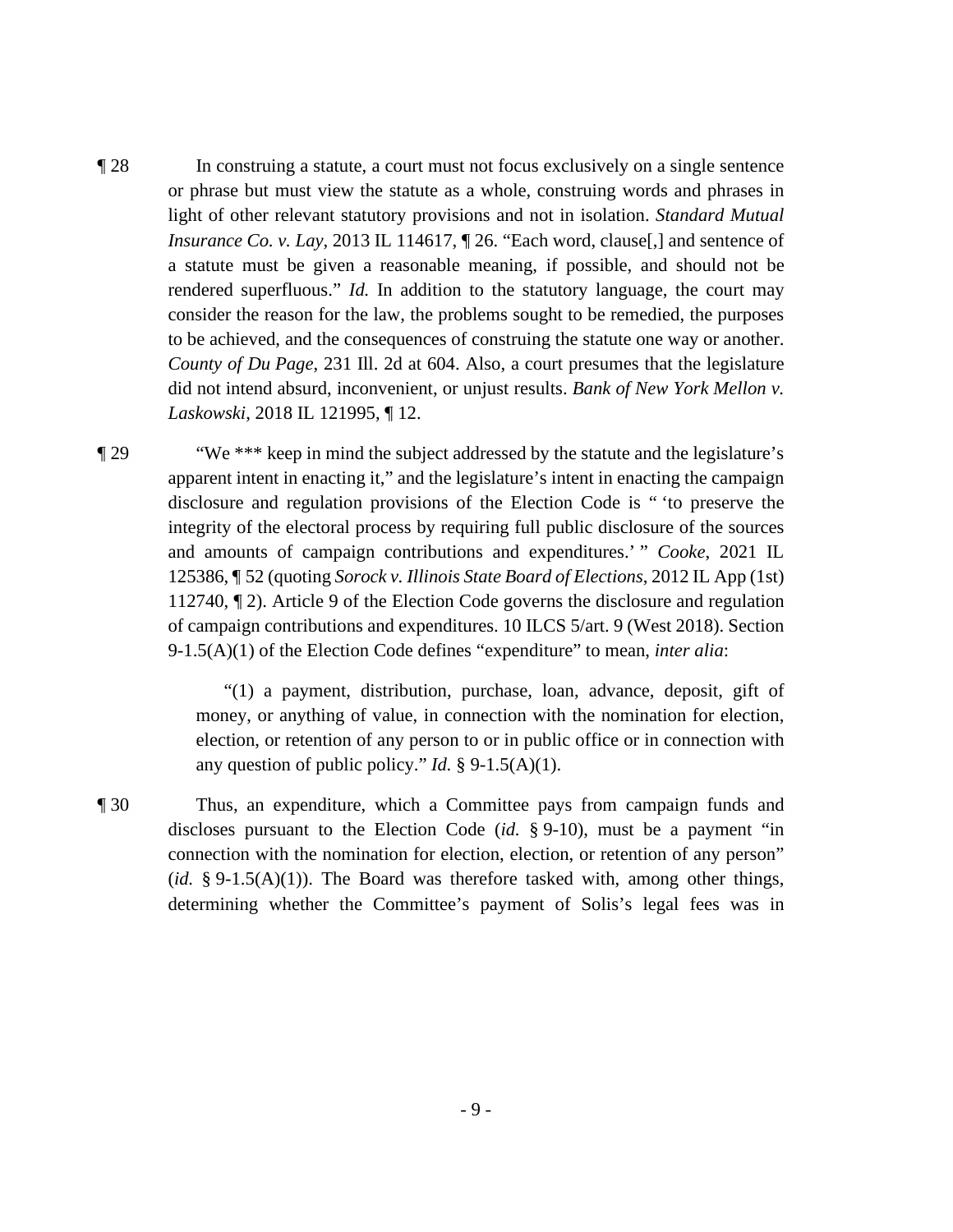connection with his nomination for election, election, or retention to or in public  $office.<sup>1</sup>$ 

- ¶ 31 Likewise, section 9-8.10(a) of the Election Code prohibits the use of a political committee's funds for personal matters that are neither campaign related nor for governmental or political purposes related to a candidate's or public official's duties and responsibilities. *Id.* § 9-8.10(a) (political committee shall not use campaign funds to repay personal loans, for the satisfaction of any debts or payment of any expenses relating to a personal residence, for clothing or personal laundry expenses, for personal travel expenses, for an individual's tuition, or for payments to the public official or candidate). In other words, the campaign disclosure and regulation provisions of the Election Code consistently reveal the legislative intent to preclude payments from campaign funds for merely personal use. See *id.*
- ¶ 32 In the present case, we decline to adopt the Committee's argument that the payment of criminal defense fees from campaign funds is in all circumstances consistent with the Election Code because the General Assembly declined to specifically designate criminal defense fees as a prohibited expenditure under section 9-8.10(a) of the Election Code. See *id.* (specifically prohibiting expenditures in violation of law, in excess of fair market value of services, for satisfaction or repayment of debts, for the payment of any expenses relating to a personal residence, for clothing or personal laundry expenses, for personal travel expenses, for health club dues, etc.). The Committee asserts that we must apply the maxim *expressio unius est exclusio alterius*, which means that "the enumeration of an exception in a statute is considered to be an exclusion of all other exceptions." *Schultz v. Performance Lighting, Inc.*, 2013 IL 115738, ¶ 17. The Committee contends that Sigcho-Lopez asks this court to read into section 9-8.10(a) a prohibited category that simply does not exist.

<sup>&</sup>lt;sup>1</sup>The Committee asserts that, by failing to argue it in this court, Sigcho-Lopez has waived the argument that personal legal fees are not an "expenditure" as defined by the Election Code. However, the rule of waiver is a limitation on the parties, not on the courts, and a reviewing court can, in furtherance of its responsibility to provide a just result, override considerations of waiver. *In re Madison H.*, 215 Ill. 2d 364, 371 (2005). Moreover, we must view the statute as a whole, construing words and phrases in light of other relevant statutory provisions and not in isolation. *People v. Jackson*, 2011 IL 110615, ¶ 12.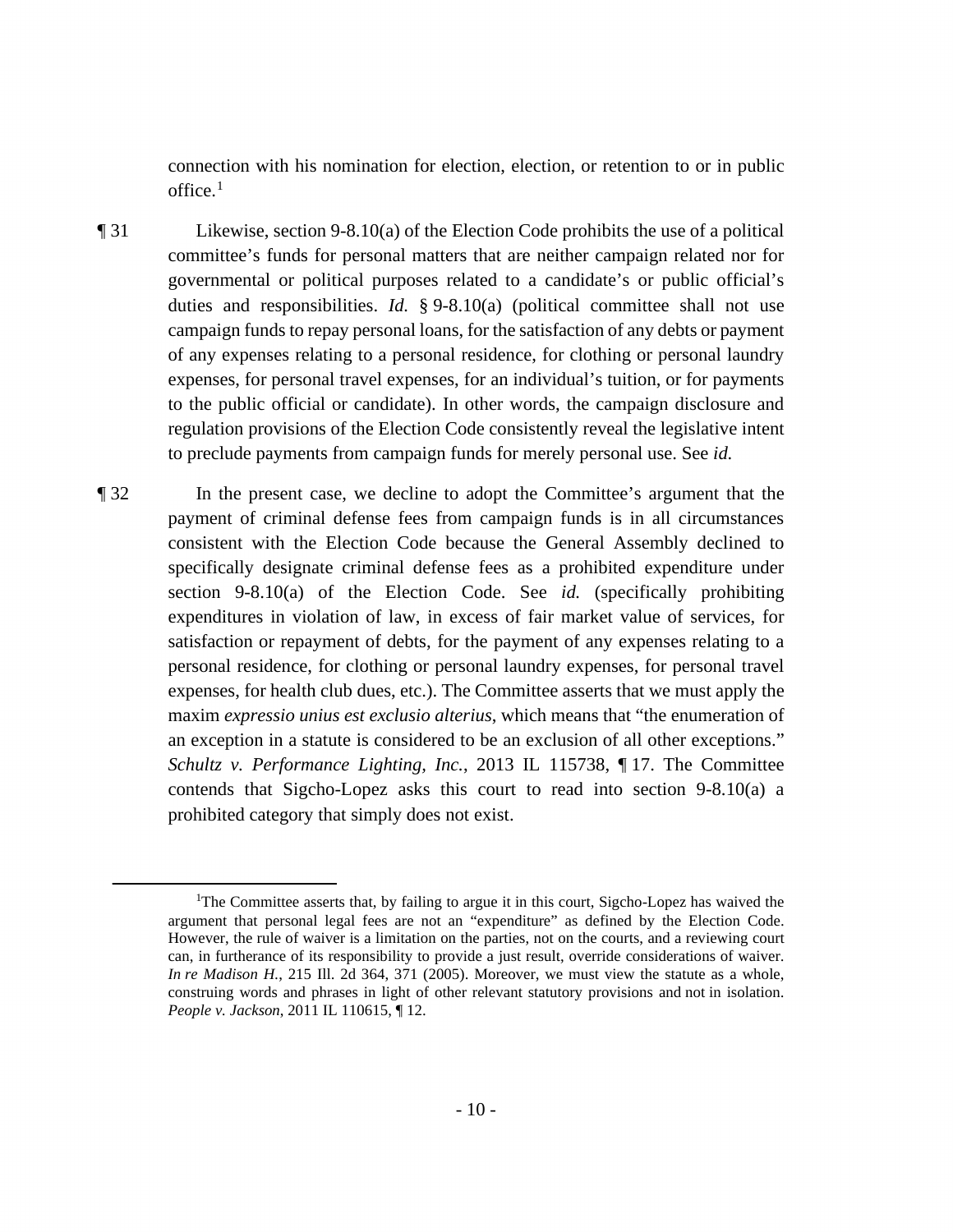#### ¶ 33 However, this court has explained:

"[T]he principle that the expression of one thing in a statute excludes any other thing is only a rule of statutory construction, not a rule of law. It is merely a rule that courts use to help them ascertain the intent of the legislature where such intent is not clear from the statute's plain language. The maxim is applied only when it appears to point to the intent of the legislature, not to defeat the ascertained legislative intent. The rule may be overcome by a strong indication of legislative intent." *Bridgestone/Firestone, Inc. v. Aldridge*, 179 Ill. 2d 141, 153-54 (1997).

¶ 34 In this case, we find that the maxim is overcome by a strong indication of legislative intent, pursuant to the statute's plain language, including the remaining language of section 9-8.10, in particular the language of section  $9-8.10(a)(3)$  in correlation with section 9-8.10(c). See 10 ILCS  $5/9-8.10(a)(3)$ , (c) (West 2018); see also *Lay*, 2013 IL 114617, ¶ 26 (in construing a statute, court must view statute as a whole, construing words and phrases in light of other relevant statutory provisions and not in isolation). Section  $9-8.10(a)(3)$  prohibits a political committee from making expenditures "[f]or satisfaction or repayment of any debts other than loans made to the committee" or on behalf of the committee or "repayment of goods and services purchased by the committee under a credit agreement." 10 ILCS 5/9- 8.10(a)(3) (West 2018); Merriam-Webster's Collegiate Dictionary 320 (11th ed. 2003) ("debt" defined as "something owed"). Section 9-8.10(a)(3) further provides that "[n]othing in this Section authorizes the use of campaign funds to repay personal loans." 10 ILCS 5/9-8.10(a)(3) (West 2018). Moreover, section 9-8.10(c) of the Election Code provides:

> "Nothing in this Section prohibits the expenditure of funds of a political committee controlled by an officeholder or by a candidate to defray the customary and reasonable expenses of an officeholder in connection with the performance of governmental and public service functions." *Id.* § 9-8.10(c).

¶ 35 Here, we partially adopt the reasoning of the appellate court and hold that section 9-8.10(a)(3) (*id.* § 9-8.10(a)(3)) prohibits an expenditure for satisfaction or repayment of a personal debt that does not defray the customary and reasonable expenses of an officeholder in connection with the performance of governmental and public service functions (*id.* § 9-8.10(c)). 2021 IL App (1st) 200561, ¶ 21.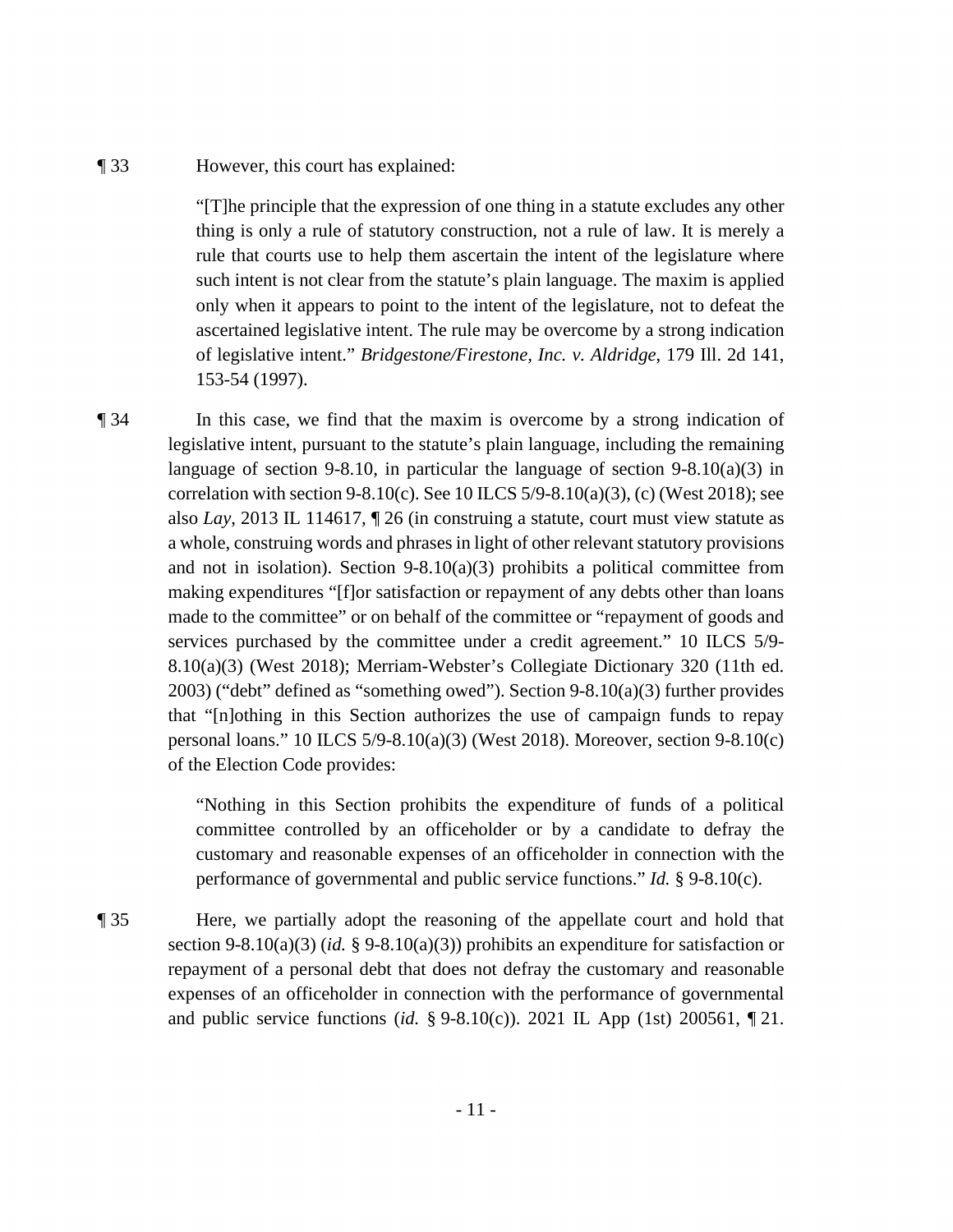Whether legal defense fees amount to a personal debt that does not defray the customary and reasonable expenses of an officeholder in connection with the performance of governmental and public service functions must be evaluated on a case-by-case basis.

- ¶ 36 In the case *sub judice*, the parties ostensibly agree that campaign fund payments expended for personal use are prohibited by the Election Code. Sigcho-Lopez argues that legal fees expended for the criminal defense of public corruption charges amount to personal debt prohibited as a campaign fund expenditure, and the Committee argues that legal fees expended for the criminal defense of public corruption charges are not personal in nature because the public corruption charges would not exist irrespective of the public official's position.
- ¶ 37 Following the Committee's proposal to determine if its expenditure amounts to a prohibited personal debt, the appellate court adopted the federal "irrespective test" developed by the Federal Election Commission (FEC) for federal candidates and later codified into federal law. The "irrespective test" was applied in *Federal Election Comm'n v. Craig for U.S. Senate*, 816 F.3d 829, 832 (D.C. Cir. 2016), where the United States Court of Appeals addressed the FEC's allegations that a former senator, his campaign committee, and the committee's treasurer converted campaign funds to the senator's personal use in violation of the Federal Election Campaign Act of 1971 (52 U.S.C. § 30101 *et seq.* (2006)).
- ¶ 38 The FEC had concluded that campaign funds disbursed by the senator to his attorneys to overturn his convictions of disorderly conduct and interference with privacy were similar to legal expenses associated with a divorce or driving while under the influence of alcohol, would exist irrespective of the officeholder's status, and constituted an impermissible personal use of campaign funds, even though the underlying proceedings may have impacted the officeholder's status. *Craig*, 816 F.3d at 838; see *id.* at 834 (FEC had determined that legal fees incurred in connection with Senate Ethics Committee's inquiry and for public relations fees incurred in responding to press inquiries were not incurred irrespective of the senator's campaign or official duties and were therefore permissible). The federal court of appeals in *Craig* agreed, concluding that the legal fees expended to withdraw the guilty plea would have existed irrespective of the senator's reelection campaign or official duties and, thus, the appellants violated 52 U.S.C. § 30114(b)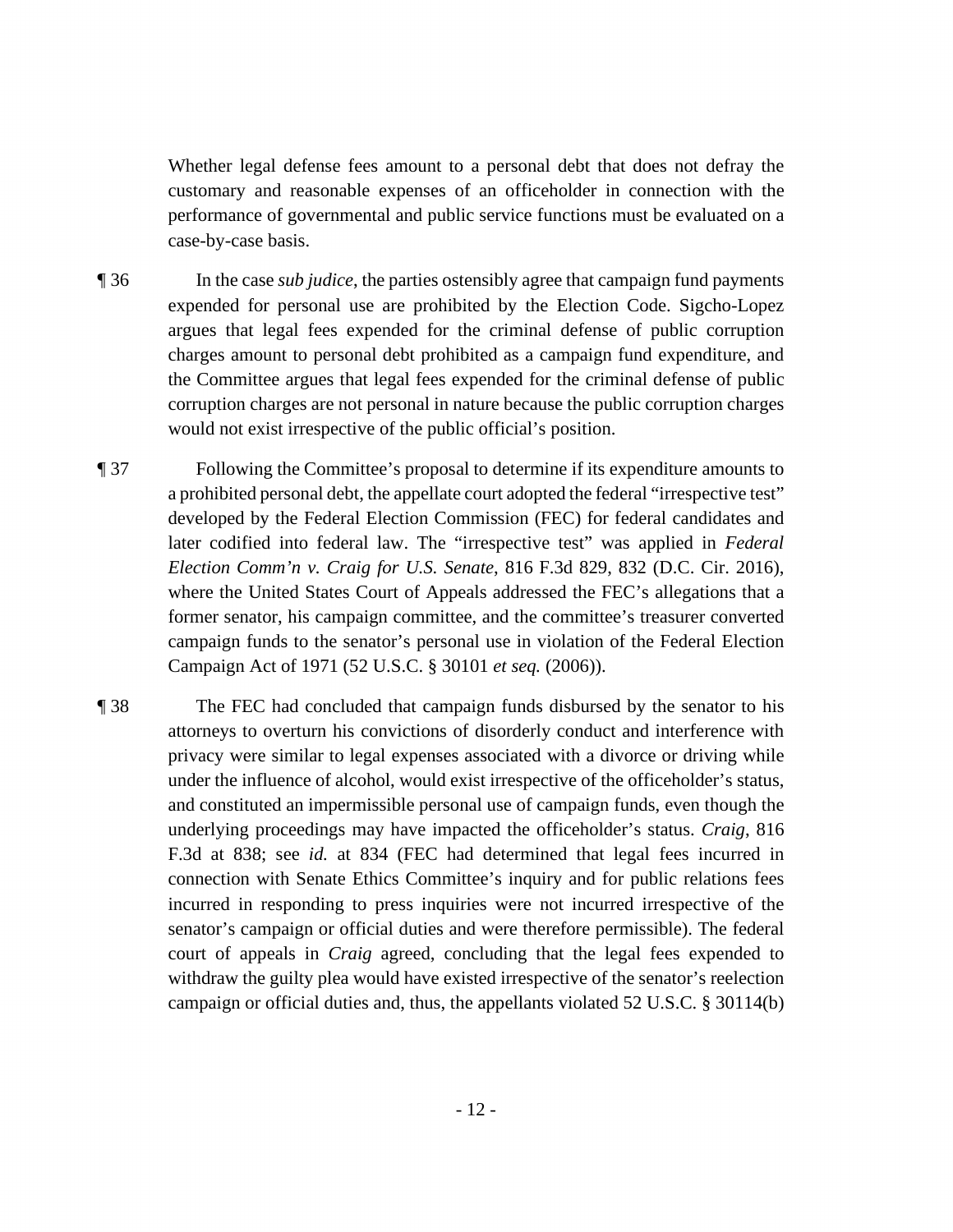when they used campaign committee funds to pay for the legal fees incurred in pursuing withdrawal of the plea. *Craig*, 816 F.3d at 839.

- ¶ 39 The "irrespective test" applied in *Craig* mirrored the language of the federal statute. See *id.* ("FEC's focus on the allegations of the legal proceedings fits well with the irrespective definition embodied in the statutory language"); 52 U.S.C. § 30114(b)(2) (2012) (contributions are converted to personal use if used to fulfill expense of a person that would exist "irrespective" of the candidate's election campaign or individual's duties as office holder). However, the plain language of the Illinois statute at issue here does not include "irrespective" language or an "irrespective test." Accordingly, although we adopt the appellate court's plainlanguage construction of section  $9-8.10(a)(3)$  and  $9-8.10(c)$  of the Election Code, we reject the appellate court's adoption of the federal "irrespective test" as applied to federal election law. We instead apply the plain language of the relevant campaign disclosure and regulation provisions of Illinois's Election Code.
- ¶ 40 In doing so, we reject the Committee's argument that legal fees incurred as a result of public corruption and criminal activity, resulting in conviction even, may be subsidized by campaign funds because they are not personal debt incurred irrespective of the officeholder's position. We cannot ignore that a public official's actions that result, for example, in convictions of official misconduct or corruption are "clearly committed for their own interests." See *Wright v. City of Danville*, 174 Ill. 2d 391, 406 (1996) ("[a] conviction for corrupt practices establishes that a public official exploited his fiduciary position for his personal benefit"). The essence of a conviction for official misconduct, conflict of interest, or public corruption is that the public official has attempted "to personally enrich himself or another by an act exceeding his lawful authority as a public servant." (Internal quotation marks omitted.) *Id.* at 406-07 (although public officials' employment provided opportunity for misconduct, "by no stretch of the imagination could their actions be deemed an extension of their legitimate functions as elected officials").
- ¶ 41 Moreover, considering the plain language of the campaign disclosure and regulation provisions of the Election Code, we also reject the contention that, because an officeholder could not engage in public corruption absent his position as officeholder, his personal legal defense fees for proven official misconduct or public corruption may be subsidized by campaign funds as an expenditure "to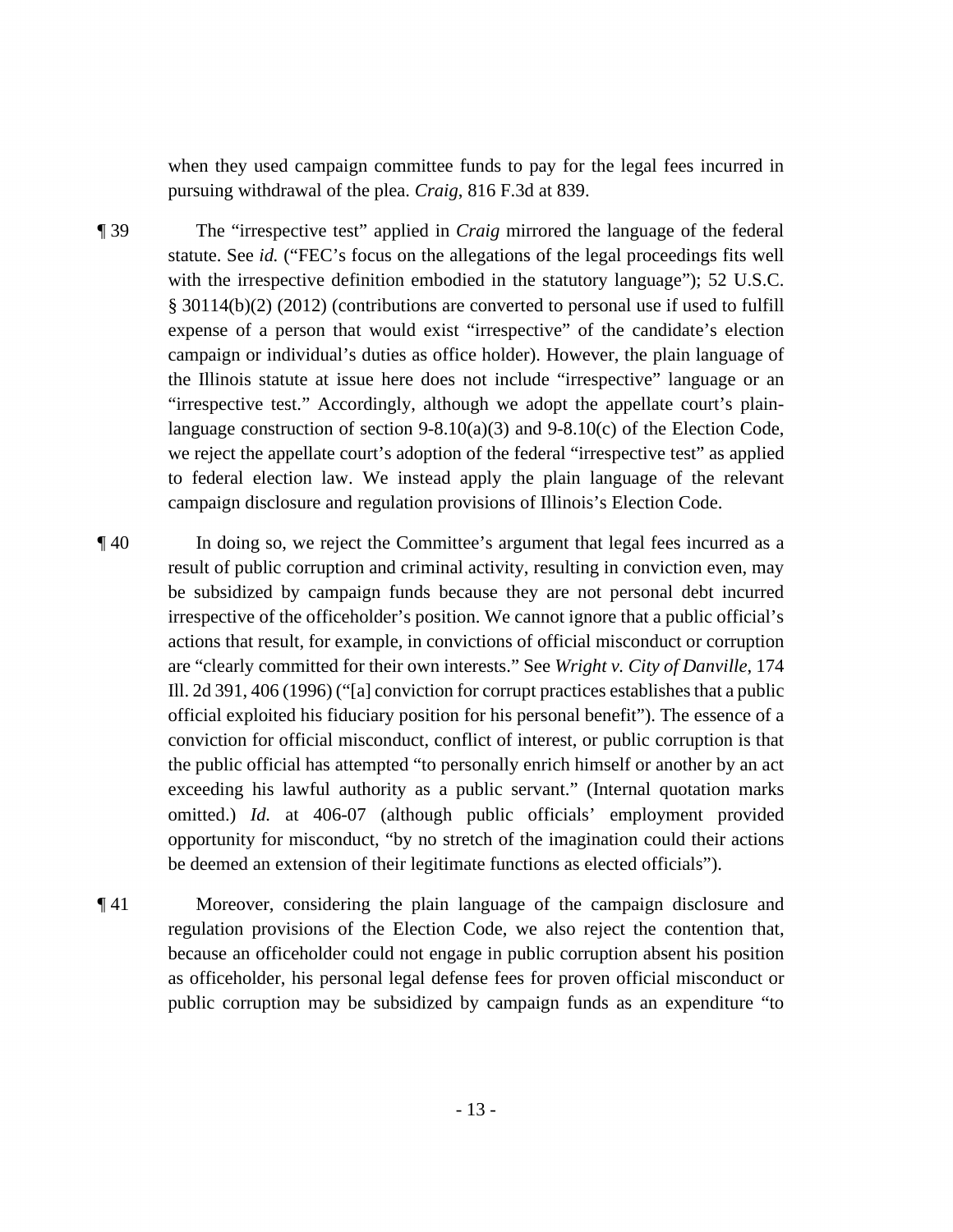defray the customary and reasonable expenses of an officeholder in connection with the performance of governmental and public service functions." 10 ILCS 5/9- 8.10(c) (West 2018); see *In re Toney*, 2012-1887, p. 3 (La. App. 1 Cir. 5/30/14); 145 So. 3d 1043, 1049-50 (any use by sheriff of campaign funds for the defense of his criminal indictment following a guilty plea is prohibited under campaign finance disclosure statute as unrelated to the holding of a public office).

¶ 42 This court has never condoned public corruption. See *Peabody v. Sanitary District of Chicago*, 330 Ill. 250, 261 (1928) (statute should be construed broadly to prohibit corrupt practices by public officers, state or local, holding office by election or appointment); *Cook v. Shipman*, 24 Ill. 614, 616 (1860) ("When official corruption can go unwhipt of justice, and when it may with impunity stalk forth in open day, with its hideous and monstrous form appearing through its transparent covering, and when courts shall cease to employ every power that the law has conferred upon them, to inflict the severest penalties it has denounced against such crime, then organized society is ready to dissolve, and governments cease to exist.").

¶ 43 Accordingly, we find compelling the New Jersey Supreme Court's response when faced with a similar issue. In holding that the payment of legal fees from campaign funds to defend against an indictment alleging official corruption was not an ordinary and necessary expense of holding public office, the New Jersey Supreme Court stated the following:

> "Despite blaring headlines that announce the most recent prosecution and conviction of a public official, we have yet to reach the point when it can be said that defending against a federal or state criminal indictment alleging corrupt practices is an 'ordinary' expense of holding public office. A grand jury indictment is not a customary, or usual, or normal incident of holding public office, nor does it occur in the regular course of events. The vast majority of elected public officials carry out their duties honestly and honorably and will not, in the course of their long careers, be the target of a criminal prosecution. We cannot conclude that the Legislature intended that defending against a federal or state criminal indictment would be an ordinary incident of holding public office, or that the use of campaign funds to cover such defense costs would be an 'expense that *reasonably* promotes or carries out the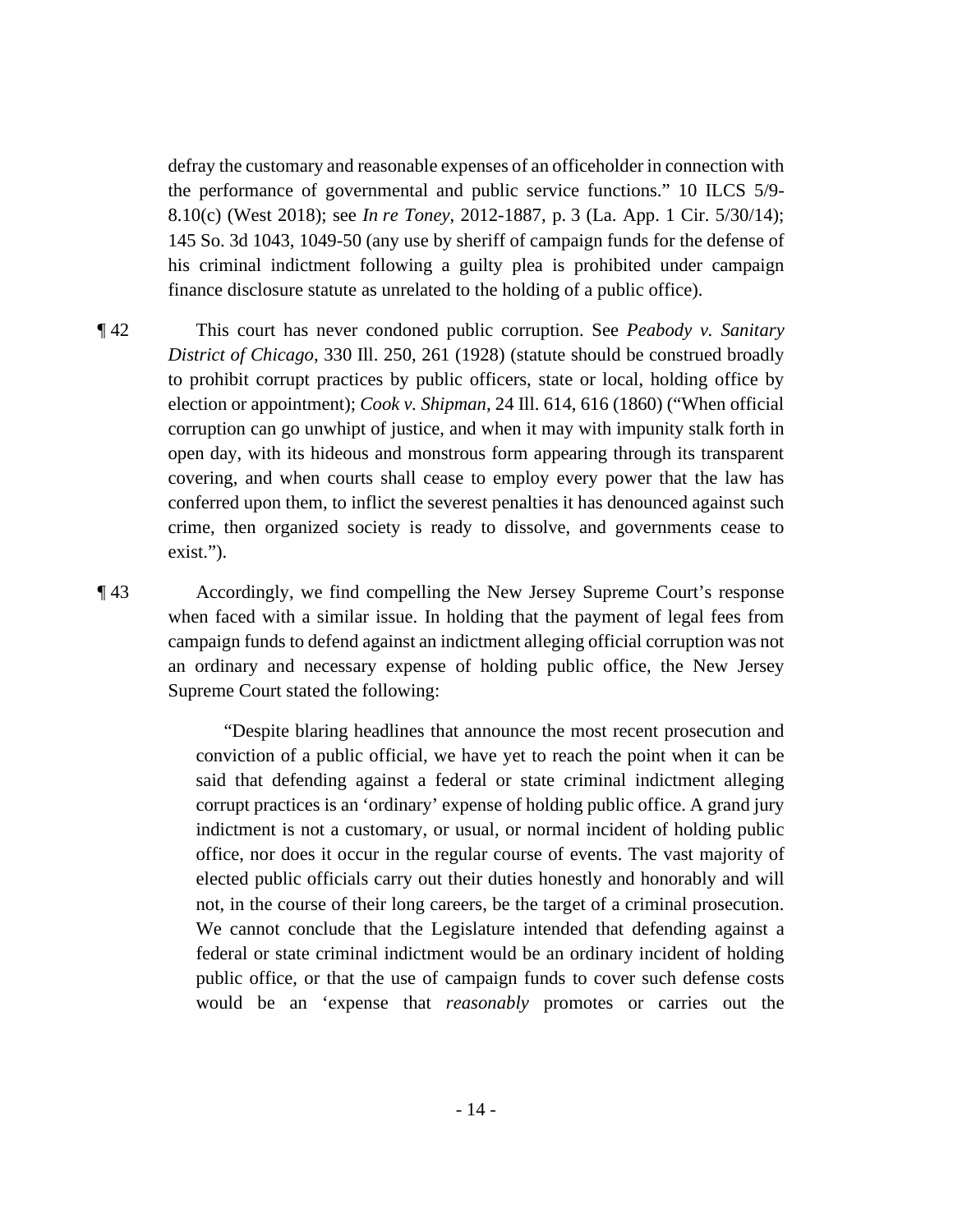responsibilities of a person holding elective public office,' *N.J.A.C.* 19:25- 6.7(a)." (Emphasis in original.) *In re Election Law Enforcement Comm'n Advisory Opinion No. 01-2008*, 989 A.2d 1254, 1259-60 (N.J. 2010).

This court agrees. Allowing campaign monies to subsidize public corruption amounts to an unreasonable interpretation of the Election Code.

- ¶ 44 On the other hand, we also reject Sigcho-Lopez's contention that legal fees incurred to pay for a public official's criminal defense against investigations or charges of public corruption amount to a *per se* prohibited personal debt pursuant to the plain language and spirit of section  $9-8.10(a)(3)$  of the Election Code (10) ILCS  $5/9-8.10(a)(3)$  (West 2018). We cannot ignore that not all allegations by political rivals are sound and that baseless allegations are at times asserted against public officials because of their very capacity as public officials. See *Williams v. Graves County*, No. 5:21-CV-21-TBR, 2021 WL 2828517 (W.D. Ky. July 6, 2021) (plaintiff's civil Racketeer Influenced and Corrupt Organizations Act (RICO) (18 U.S.C. § 1962 (2018)) allegations were conclusory and unsupported by specific plausible factual allegations supporting a claim for any of the predicate offenses); *Green v. William*, No. 1:17-cv-266-PLR-SKL, 2017 WL 6892910 (E.D. Tenn. Dec. 15, 2017), *report and recommendation adopted*, No. 1:17-cv-00266, 2018 WL 387630 (E.D. Tenn. Jan. 11, 2018) (complaint's rambling allegations mentioning, among other things, extortion and bribery by public officials failed to show entitlement to relief); *Huffmaster v. Foster*, 565 F. Supp. 2d 693, 698 (S.D. Miss. 2008) (allegations by politician that other members of his political party committed acts of mail fraud, wire fraud, and bank fraud were insufficient in that politician's complaint did not specifically identify anything any of the defendants was alleged to have done to support the claims); *Hawkins v. Schirack*, 659 F. Supp. 1, 3 (N.D. Ohio 1986) (because routine check would have disclosed no basis in fact for public official's suspected involvement in illegal contract allegations but would have disclosed that the amended complaint was filed for harassment purposes by political rival, public official was entitled to award of reasonable attorney fees).
- 

¶ 45 In such a case, the payment of legal defense fees from campaign funds may be appropriately considered as a payment "in connection with the nomination for election, election, or retention of any person to or in public office" (10 ILCS 5/9- 1.5(A)(1) (West 2018)) and, although personal debt, "the expenditure of funds of a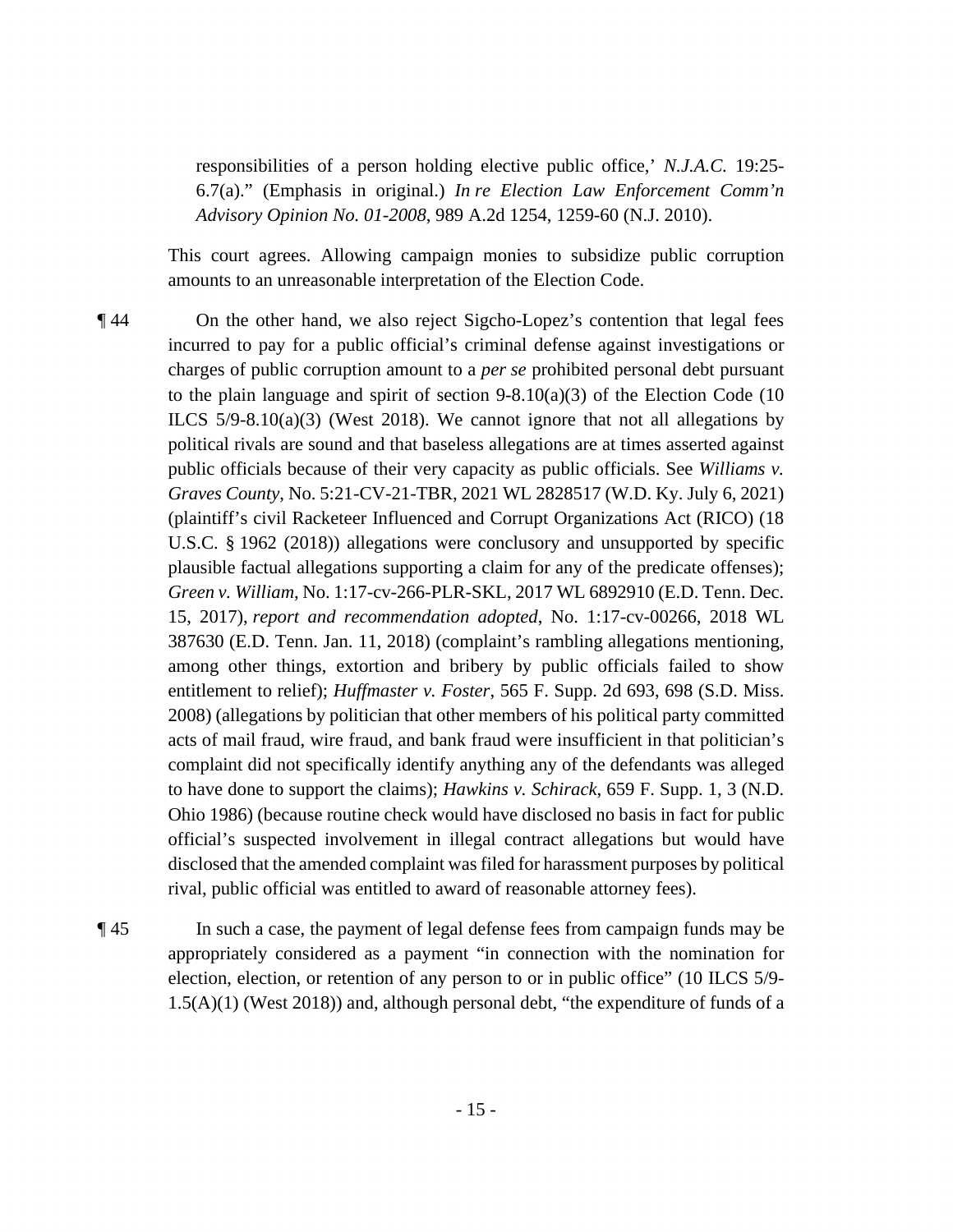political committee \*\*\* to defray the customary and reasonable expenses of an officeholder in connection with the performance of governmental and public service functions" (*id.* § 9-8.10(c)). Therefore, in limited circumstances, pursuant to the plain language of the campaign disclosure and regulation provisions of the Election Code, the Board may appropriately allow the use of campaign funds to pay for legal expenses in defending such allegations. See *Wright*, 174 Ill. 2d at 404 (holding ordinance invalid to the extent it attempted to indemnify officials convicted of crimes for their attorney fees and costs incurred in their unsuccessful criminal defense but making no express determination regarding the authority of any municipality or home rule unit to indemnify its officers and employees for legal expenses incurred in a successful defense); see also *State v. Ferguson*, 709 N.E.2d 887 (Ohio 1998) (although public officeholder may generally not use campaign funds to pay for legal defense against criminal charges, use of campaign funds to pay attorney fees incurred in connection with dismissed indictment that failed to state prosecutable violation was not prohibited attorney fees).

¶ 46 Until the General Assembly amends the statute to, for example, specifically prohibit payment from campaign funds for legal fees incurred in defense of criminal allegations against a public official or candidate, the issue requires the Board's consideration on a case-by-case basis, applying the plain language of the applicable statutory provisions. In this case, despite the parties' arguments regarding legal defense fees incurred as a result of public corruption allegations, the record here reveals that Solis had not been indicted on criminal charges but only that he had worked with federal investigators using his official capacity to expose public corruption. Considering the evidence before the Board, we find that the Board's conclusion—that Solis's legal fees amounted to a proper expenditure not prohibited as "satisfaction or repayment" of a personal debt (10 ILCS 5/9-8.10(a)(3) (West 2018)) but incurred "to defray the customary and reasonable expenses of an officeholder in connection with the performance of governmental and public service functions" (*id.* § 9-8.10(c))—was not clearly erroneous. Thus, we affirm the Board's decision, finding that the complaint was not factually and legally justified.